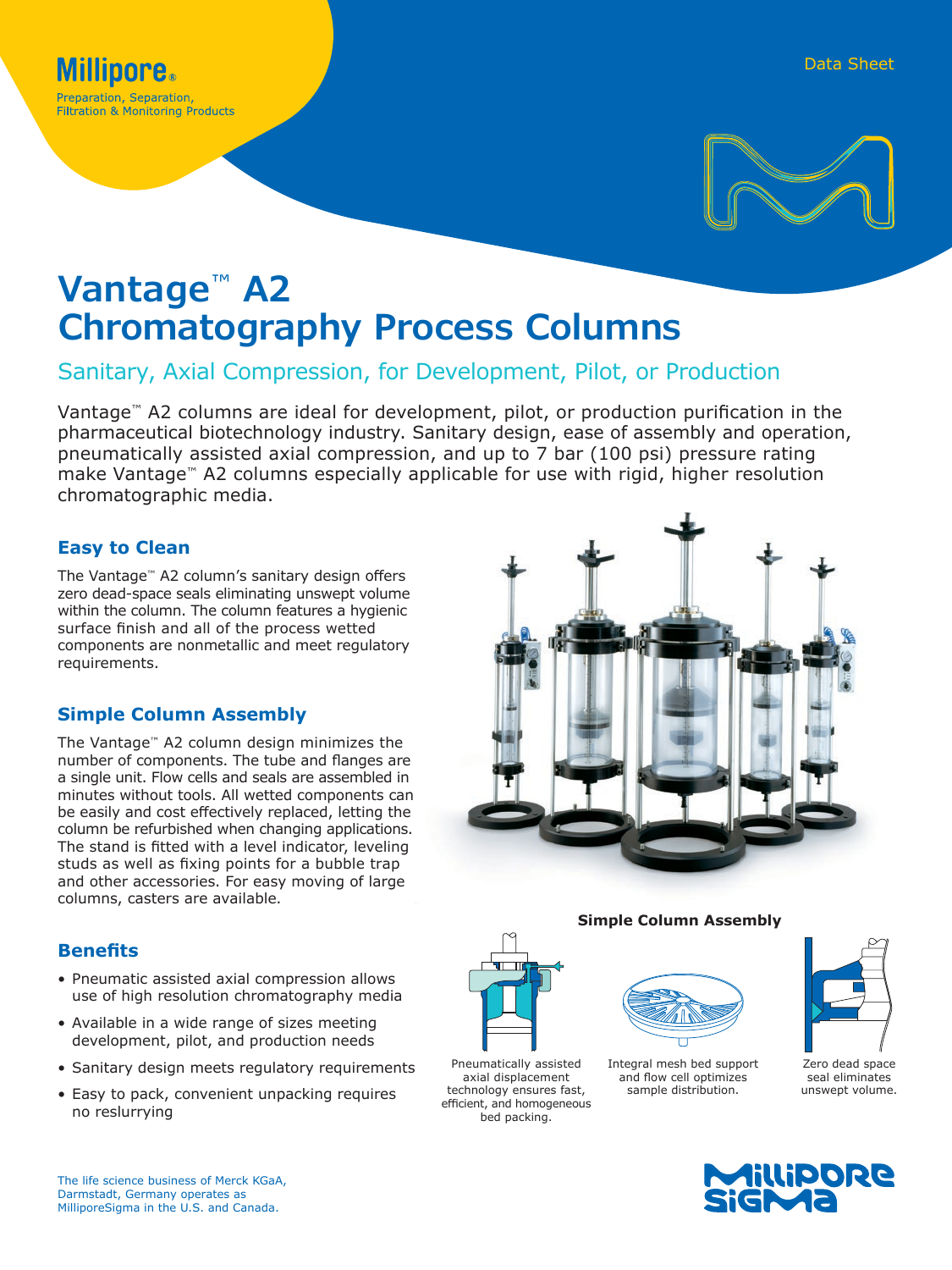## **Axial Packing Technology**

The pneumatically assisted axial compression system provided on Vantage™ A columns allows faster and more efficient packing. This assures a homogeneous bed, without channeling, void formation, instability, or particle size segregation. Operator independent packing protocols can standardize packing methods and eliminate variability. This provides maximum product resolution and

run-to-run reproducibility. Axial compression packing is especially beneficial with the newer, more rigid, smaller particle packings.

## **Adjuster Cell Lock**

Following packing, pneumatic axial compression may be maintained or more conventionally the adjuster cell may be locked in place using the single action friction lock. The pneumatic pressure can be released while firmly securing the adjuster cell. The friction lock assembly can also be used to achieve a 'fine adjust' of the flow cell position during the run, if required.

## **Pressure and Solvent Resistance**

The 7 bar (100 psi) pressure rating matches the performance characteristics of current media. Higher flow rates can be attained with smaller particle sizes, offering potential reduction in system size and associated costs. High solvent resistance allows the columns to be used for a wide range of applications, including ion exchange, hydrophobic interaction, affinity, gel permeation, and reversed phase chromatography.

## **Fast, Easy Packing**

With pneumatically assisted axial compression, Vantage™ A columns can be packed in less than two minutes. For this, we recommend the Air Packing Controller (APC). It lets you adjust and control the pneumatic pressure to match the media being packed. Pneumatic pressure is cleaner than hydraulic equivalents. An air pressure relief valve fitted to the APC assures safe operation.



Tube and flanges form single integral unit to minimize components.



Single action friction lock and fine adjustment assembly.

## **Convenient Unpacking**

The column can be unpacked in less than a minute by simply removing the bottom flow cell and expelling the packing with air pressure regulated by the Air Controller Pack (APC). This gentle process avoids the generation of fines normally associated with conventional unpacking techniques.

## **Extension Tubes**

Column bed length can be increased by a column extension tube (See table for achievable bed heights and volumes).

## **Operating Procedures**

#### **Fill**

- 1. With the upper flow cell removed, the slurry is poured into the column.
- 2. The flow cell assembly is introduced into the tube and clamped in place.





#### **Pack**

- 3. With the outlet valve open, the upper flow cell is moved down the tube with fine control of packing speed and pressure, provided by the APC.
- 4. With maximum pressure for the media set on the APC, the procedure is continued until the cell stops moving. The column is now ready for use and the cell can be locked in position.





#### **Unpack**

5. Ensure the adjuster chamber is decompressed, release the seal, then remove the lower clamp and cell and under the control of the APC, eject the media into a suitable container.

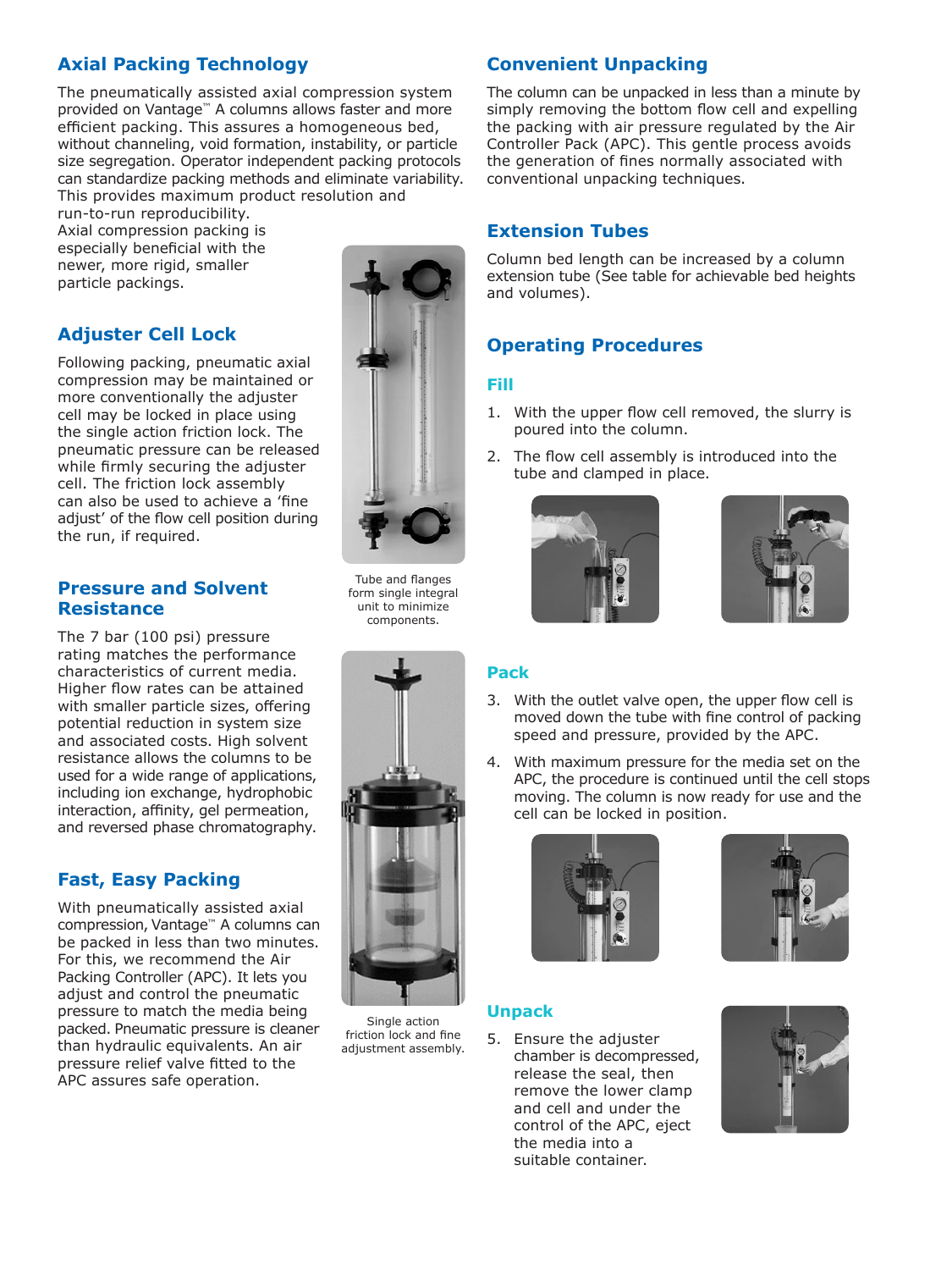## **Comprehensive Range of Services and Support**

#### **Qualification Services**

Our qualification services are designed to make the integration of our system into your process as seamless as possible and ensure your equipment is properly installed and functioning per your pre-defined requirements.

#### **Preventive Maintenance (PM)**

With our PM service, your equipment will be maintained and verified using established protocols to ensure documented compliance with quality requirements. Spare parts, which must be purchased separately, will be replaced as needed. Maintenance recommendations and a full report of the services performed will also be provided to ensure that the validated state of the equipment is maintained.

#### **Corrective Maintenance (CM)**

In the unlikely case your system does experience a problem, our engineers will provide on-site technical support to get you back up and running as quickly as possible.

#### **Spare Parts**

Purchasing spare parts directly from us is the only way we can guarantee that you get the right parts every time, with the same level of performance as the original.

| Cat. No.         | <b>Description</b>                                                         | <b>Comment</b>                             |
|------------------|----------------------------------------------------------------------------|--------------------------------------------|
| SSVIOQVAC        | Vantage® SAT & IQ/OQ execution<br>including protocol and travel            |                                            |
| <b>SSVPRMVAC</b> | Vantage® Preventive Maintenance<br>execution including protocol and travel | Spare part kit to be<br>ordered separately |

#### **Specifications**

|                                                                                                                                        | VA60 x 500 mm                                                                                              | VA90 x 500 mm                       |              | VA130 x 500 mm VA180 x 500 mm | VA250 x 500 mm |
|----------------------------------------------------------------------------------------------------------------------------------------|------------------------------------------------------------------------------------------------------------|-------------------------------------|--------------|-------------------------------|----------------|
| Tube internal diameter (mm)                                                                                                            | 62                                                                                                         | 89                                  | 127          | 178                           | 252            |
| Cross-sectional area (cm <sup>2</sup> )                                                                                                | 31                                                                                                         | 62                                  | 125          | 250                           | 500            |
| Adjustable bed height (mm)                                                                                                             | $0 - 475$                                                                                                  | $0 - 465$                           | $0 - 460$    | $0 - 500$                     | $0 - 475$      |
| Adjustable capacity (L)                                                                                                                | $0 - 1.5$                                                                                                  | $0 - 2.9$                           | $0 - 5.8$    | $0 - 12.5$                    | $0 - 23.8$     |
| Adjustable bed height with extension<br>tube (mm)                                                                                      | 545-1030                                                                                                   | 525-1005                            | 545-1025     | 590-1110                      | 580-1085       |
| Adjustable capacity with extension tube (L)                                                                                            | $1.7 - 3.2$                                                                                                | $3.3 - 6.2$                         | $6.8 - 12.8$ | $14.8 - 27.8$                 | $29.0 - 54.3$  |
| Pressure rating                                                                                                                        | 2-20 °C, 7 bar; 25 °C, 6.2 bar; 30 °C, 5.5 bar<br>2-20 °C, 100 psi; 25 °C, 90 psi; 30 °C, 80 psi           |                                     |              |                               |                |
| <b>Operating temperature</b>                                                                                                           | $2-30$ °C                                                                                                  |                                     |              |                               |                |
| <b>Wetted Surfaces</b>                                                                                                                 |                                                                                                            |                                     |              |                               |                |
| Column tube:<br>Flow cell:<br>Support mesh:<br>Flow tube:<br>Zero dead space<br>adjuster seal:<br>Ladish <sup>®</sup> /flow tube seal: | TPX <sup>®</sup> (Polymethylpentene)<br><b>TPX®</b><br>Polypropylene 12 µm<br>Polypropylene<br><b>EPDM</b> | Santoprene® Thermoplastic Elastomer |              |                               |                |
| <b>External Surfaces</b>                                                                                                               | 316 Stainless steel<br>Aluminum bronze<br>Polypropylene<br>Acetal                                          |                                     |              |                               |                |

#### **Chemical Resistance**

| <b>Substance</b>  | Concentration | Vantage <sup>®</sup> A2 |
|-------------------|---------------|-------------------------|
| Acetic acid       | < 25%         |                         |
| Acetone           | 100%          |                         |
| Acetonitrile      | 100%          |                         |
| Ethanol           | $<$ 20%       | ✓                       |
| Ethanol           | 100%          | ✓                       |
| Hydrochloric acid | 1M            | ✓                       |
| Isopropanol       | $<$ 20%       | ✓                       |
| Isopropanol       | 100%          | ✓                       |
| Methanol          | < 10%         | ✓                       |
| Methanol          | 100%          | ✓                       |
| Dichloromethane   | 100%          |                         |
| Peracetic acid    | 300 ppm       |                         |

| <b>Concentration</b> | Vantage <sup>®</sup> A2 |
|----------------------|-------------------------|
| 2M                   |                         |
| 2M                   | ✓                       |
| 4M                   | ✓                       |
| 2M                   |                         |
| $200$ ppm            | ✓                       |
| 1M                   | ✓                       |
| 5%                   | ✓                       |
| 100%                 | ✓                       |
| 6M                   |                         |
|                      |                         |

 $\angle$  = Resistant

● = Limited resistance (dependent on contact temperature and time)

 $\blacksquare$  = Non resistant